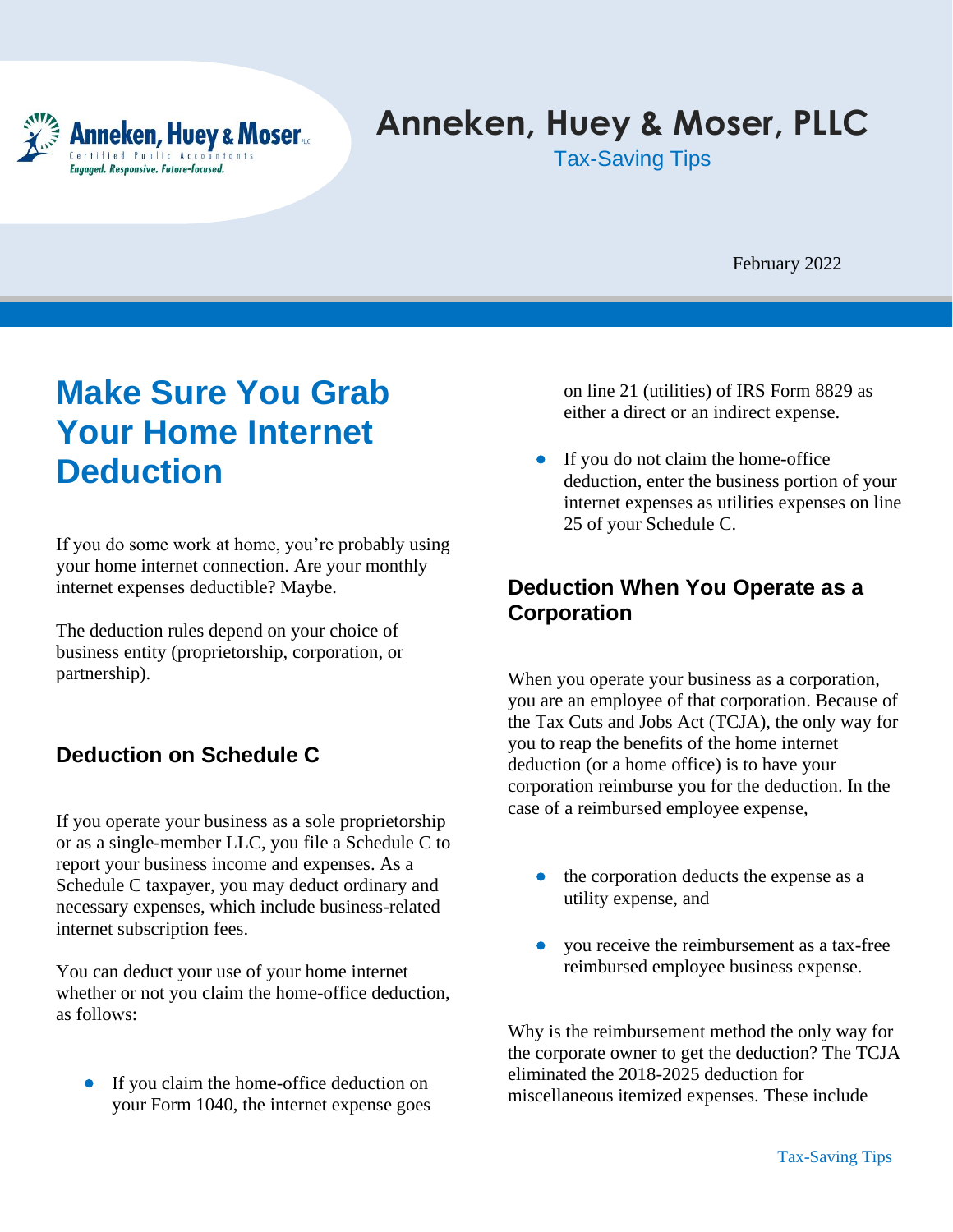unreimbursed employee expenses, such as internet connection fees.

### **Deduction When You Operate as a Partnership**

If you have deductible home internet expenses and/or a home office and operate as a partner in a partnership, you have two ways to get a tax benefit:

- **1.** Deduct the costs as unreimbursed partner expenses (UPE) on your personal return.
- **2.** Or get reimbursed tax-free from your partnership via an accountable plan (think "expense report").

#### **Substantiating Your Home Internet Expense Deduction**

Where business owners can run into trouble with the IRS is in substantiating their internet expense deduction.

You should have no problem showing the total cost for your home internet connection—just total your monthly bills. The problem is in establishing what percentage of the total cost was for business, because only that percentage is deductible.

Ideally, you should keep track of how much time you use your home internet connection for business and how much time for personal use. A simple log or notation on your business calendar or appointment book—indicating approximately how many hours you were online for business each day while working at home—should be sufficient.

Google it and you can find software and apps that will track your internet use.

Instead of tracking your home internet use every day throughout the year, you could use a sampling method such as that permitted for tracking business use of vehicles and other listed property. There is no logical reason the IRS shouldn't accept such a sampling for internet use.

## **Selling Your Home to Your S Corporation**

The strategy behind creating an S corporation and then selling your home to that S corporation comes into play when

- you want to convert your home to a rental property and take advantage of the exclusions, or
- you need more time to sell the home to realize the benefits of the \$250,000 exclusion (\$500,000 if filing a joint return).

With this strategy, one question often comes up: If a married couple sells their home to their S corporation to be a rental property, can the owners be the renters?

Answer: No. In this situation, the tax code treats your S corporation as you, the individual taxpayer, and thus you would be renting from yourself, and that would produce no tax benefits.

In effect, the S corporation renting the residence to the owner of the S corporation is the same as homeowners renting their residence to themselves. It produces no tax benefits.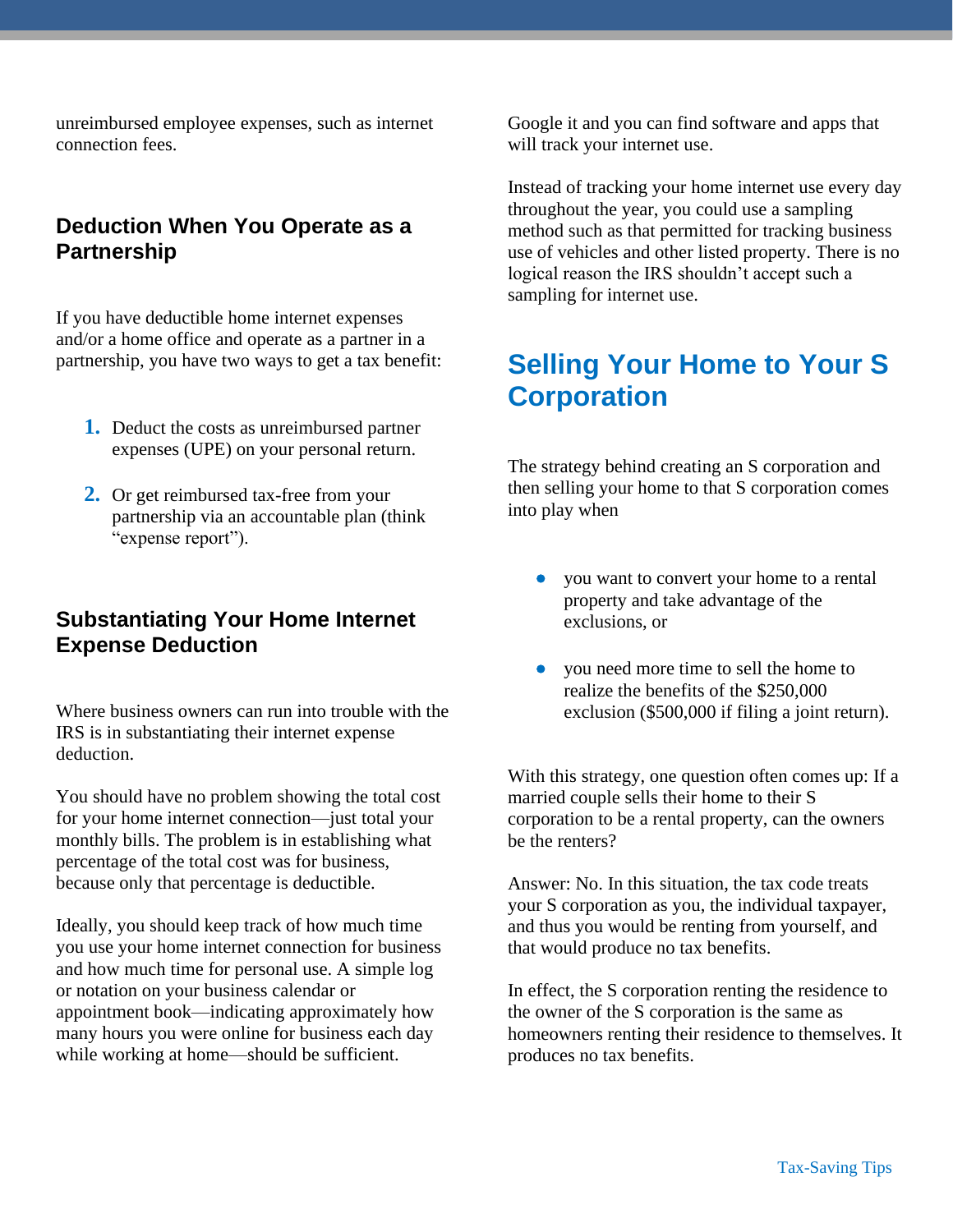On the other hand, your S corporation could rent the home for use as a principal residence to your son or daughter or other related party, and the tax code would treat that rental the same as any rental to a third party.

## **Reverse Mortgage as a Tax Planning Tool**

When you think of the reverse mortgage, you may not think of using it as a tax planning tool.

If you are house rich but cash poor, the reverse mortgage can

- give you the cash you desire,
- save you a boatload of both income and estate taxes, when used in the right circumstances.

With a reverse mortgage, you as the borrower don't make payments to the lender to pay down the mortgage principal over time. Instead, the reverse happens: the lender makes payments to you, and the mortgage principal gets bigger over time.

You can receive reverse mortgage proceeds as a lump sum, in installments over a period of months or years, or as line-of-credit withdrawals. After you pass away or permanently move out, you or your heirs sell the property and use the net proceeds to pay off the reverse mortgage balance, including accrued interest.

So, with a reverse mortgage, you can keep control of your home while converting some of the equity into much-needed cash.

In contrast, if you sell your residence to raise cash, it could involve an unwanted relocation to a new

house and trigger a taxable gain way in excess of the federal home sale gain exclusion break—up to \$500,000 for joint-filing couples and up to \$250,000 for unmarried individuals.

The combined federal and state income tax hit from selling could easily reach into the hundreds of thousands of dollars.

For instance, the current maximum federal income tax rate on the taxable portion of a big home sale gain is 23.8 percent—20 percent for the "regular" maximum federal capital gains rate plus another 3.8 percent for the net investment income tax. And that's just what you have to pay the feds.

With the reverse mortgage, you can avoid paying income taxes on the sale. And perhaps even better yet, you can avoid estate taxes.

The federal income tax basis of an appreciated capital gain asset owned by a deceased individual, including a personal residence, is stepped up to fair market value as of the date of the owner's death or (if the estate executor chooses) the alternate valuation date six months later.

When the value of an asset eligible for this favorable treatment stays about the same between the date of death and the date of sale by your heirs, there will be little or no taxable gain to report to the IRS because the sale proceeds are fully offset (or nearly so) by the stepped-up basis. Good!

## **Big Tax Break: Qualified Improvement Property**

Do you own or lease non-residential (think "commercial") real property for your business, or rent non-residential real property to others?

If so, interior improvements you make to the property may be fully deductible in a single year instead of over multiple years.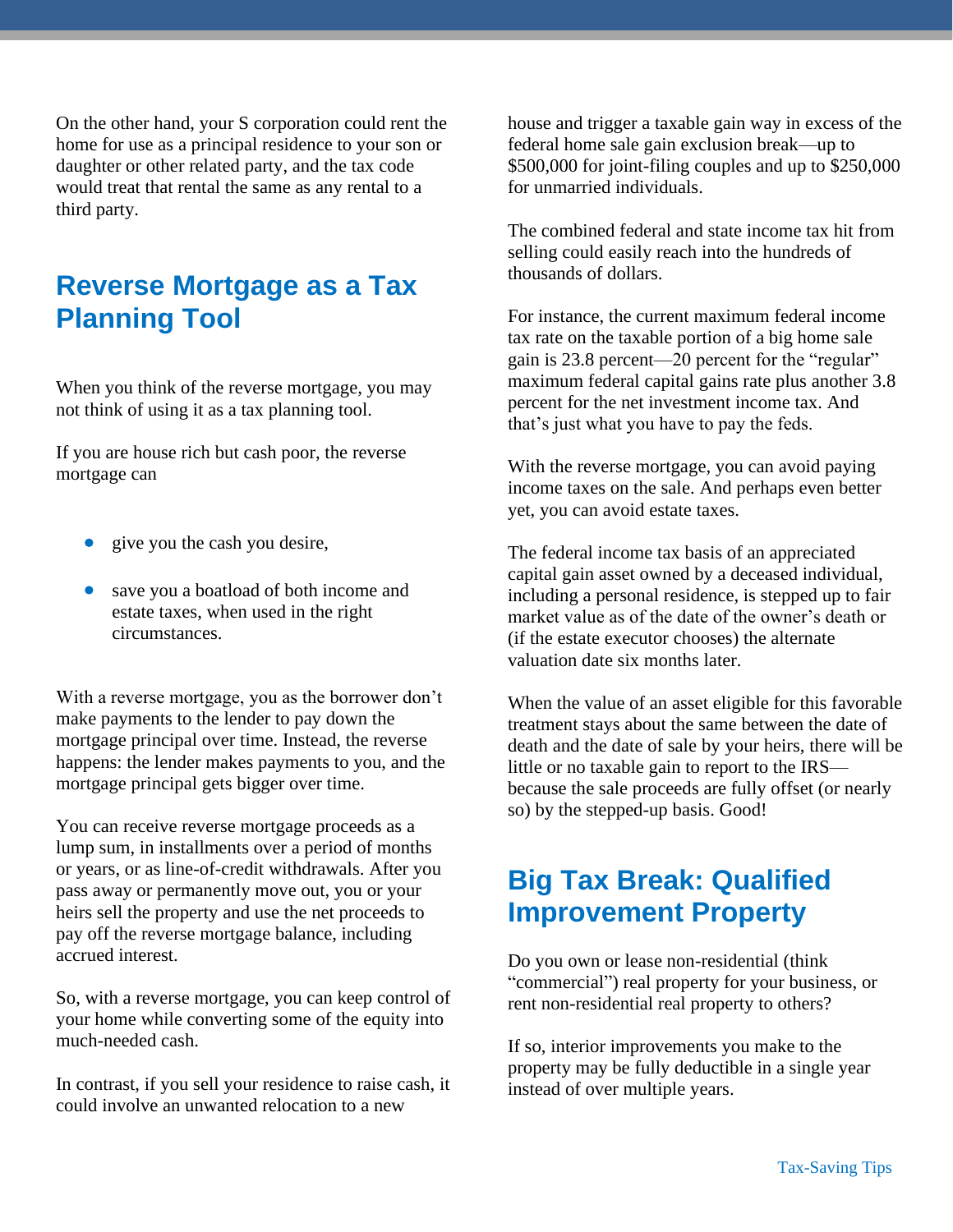But to be deducted instantly, the improvements must fit into the category that the tax code calls "qualified improvement property" (QIP).

### **What Is QIP?**

Ordinarily, non-residential real property is depreciated over 39 years. And so are improvements to such real property after it is placed in service.

But Congress wants to encourage business owners to improve their properties. So, starting in 2018, the TCJA established a new category of depreciable real property: QIP, which has a much shorter recovery period than regular commercial property—15 years. But even better, for tax years 2021 and 2022, QIP can qualify for that immediate 100 percent bonus depreciation deduction.

QIP consists of improvements, other than personal property, made by the taxpayer to the interior of non-residential real property after the date the building was first placed in service. For example, QIP includes interior improvements or renovations to any of the following:

- Office building (or single offices)
- Restaurant or bar
- **Store**
- Strip mall
- Motel or hotel
- Warehouse
- **Factory**

Since QIP applies only to non-residential property, improvements to residential rental property such as an apartment building are not QIP.

### **Transient Property**

Airbnb and similar short-term residential rentals also qualify as non-residential property if they are rented on a transient basis—that is, over half of the rental use is by a series of tenants who occupy the unit for less than 30 days per rental.

### **QIP Examples**

Examples of interior improvements that can receive QIP treatment include the following:

- Drywall
- **Ceilings**
- Interior doors
- Modifications to tenant spaces (if the interior walls are not load-bearing)
- Fire protection
- **Mechanical**
- Electrical
- Plumbing
- Heating and air interior equipment and ductwork
- Security equipment